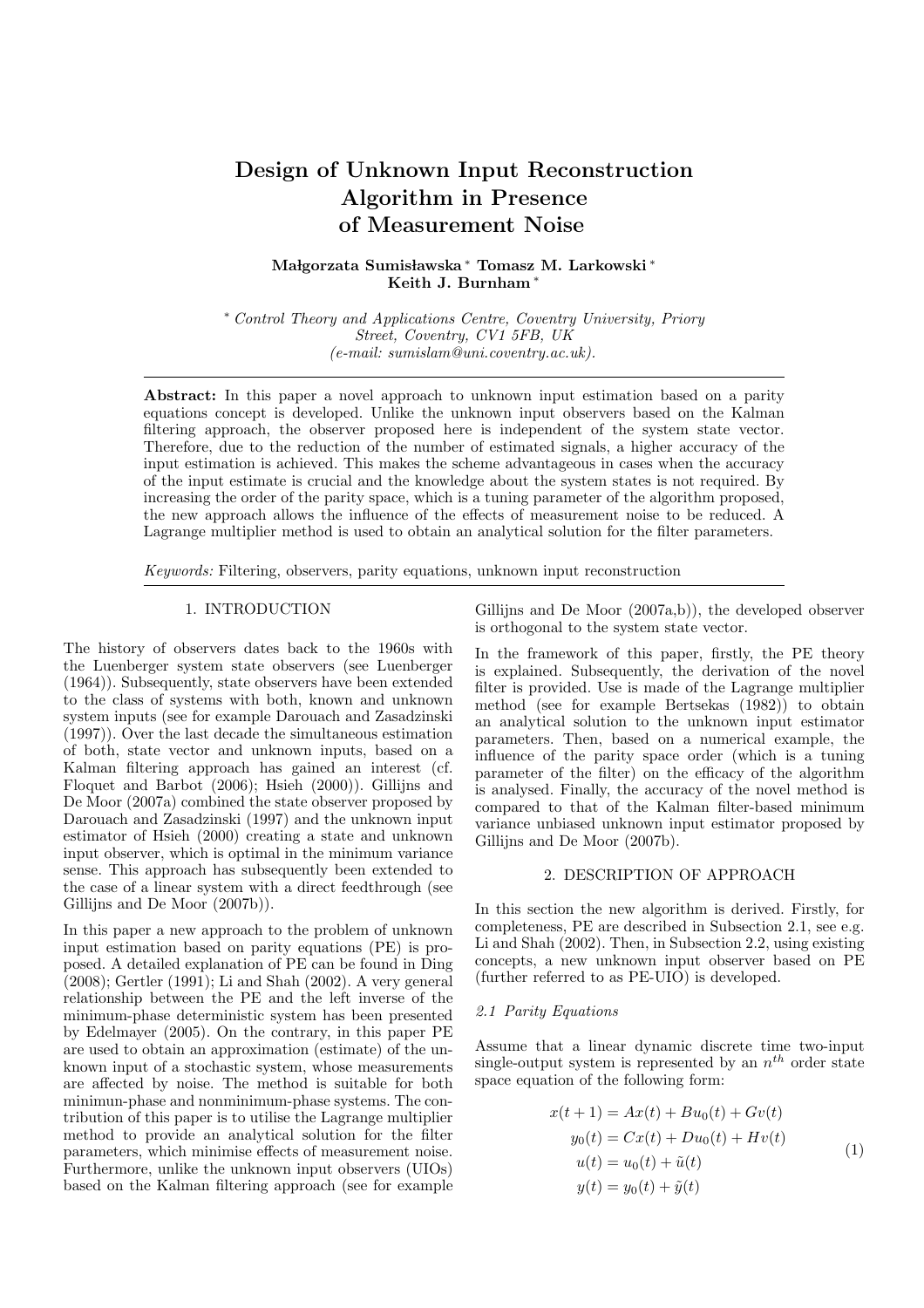where  $A \in \mathcal{R}^{n \times n}$ ,  $B \in \mathcal{R}^{n \times 1}$ ,  $C \in \mathcal{R}^{1 \times n}$ ,  $D \in \mathcal{R}^{1 \times 1}$ ,  $G \in$  $\mathcal{R}^{n\times 1}$  and  $H\in \mathcal{R}^{1\times 1}$ . The terms  $u_0(t)$ ,  $v(t)$  and  $y_0(t)$  refer to, respectively, known and unknown input to the system and the system output. An errors-in-variables (EIV) case is considered (see, for example, Söderström  $(2007)$ ), i.e. all measured variables, which are input  $u(t)$  and  $y(t)$ , are affected by a zero mean, white Gaussian mutually uncorrelated measurement noise sequences denoted by  $\tilde{u}(t)$  and  $\tilde{y}(t)$ , respectively. Hence, the noise free but unmeasured system input and output are denoted as  $u_0(t)$ and  $y_0(t)$ , respectively.

The following stacked vector of the unknown input,  $v(t)$ , is created (see, for example, Li and Shah (2002)):

$$
V = [v(t - s) v(t - s + 1) \cdots v(t)]^{T}
$$
 (2)

where the term s denotes the order of the parity space. Analogously, one can build stacked vectors of  $y(t)$ ,  $y_0(t)$ ,  $\tilde{y}(t)$ ,  $u(t)$ ,  $u_0(t)$  and  $\tilde{u}(t)$  which are denoted, respectively, as Y, Y<sub>0</sub>,  $\tilde{Y}$ , U<sub>0</sub>, U<sub>0</sub> and  $\tilde{U}$ . By making use of this notation the system (1) can be expressed in the form of:

$$
Y_0 = \Gamma x(t - s) + QU_0 + TV
$$
\n<sup>(3)</sup>

where  $\Gamma$  is an extended observability matrix:

$$
\Gamma = \begin{bmatrix} C^T & A^T C^T & \cdots & (A^s)^T C^T \end{bmatrix}^T \in \mathcal{R}^{(s+1)\times n} \tag{4}
$$

and  $Q$  is the following block Toeplitz matrix:

$$
Q = \begin{bmatrix} D & 0 & \cdots & 0 \\ CB & D & \cdots & 0 \\ CAB & CB & \cdots & 0 \\ \vdots & \vdots & \ddots & \vdots \\ CA^{s-1}B & CA^{s-2}B & \cdots & D \end{bmatrix} \in \mathcal{R}^{(s+1)\times(s+1)} \quad (5)
$$

Analogously, the matrix  $T$  is built by replacing  $D$  with  $H$ and  $\widetilde{B}$  with  $G$  in the matrix  $Q$ . In order to eliminate the unknown state vector from  $(3)$ , a row vector W is defined, which belongs to the left nullspace of  $\Gamma$ , i.e.

$$
W\Gamma = 0 \tag{6}
$$

Hence (3) can be reformulated as:

$$
WTV = WY_0 - WQU_0 = W(Y - \tilde{Y}) - WQ(U - \tilde{U})
$$
 (7) By rearranging the measured (known) variables on the right-hand side of (7) and the unknowns on the left-hand side, the following PE is obtained (cf. Li and Shah (2002)):

$$
WTV + W\tilde{Y} - WQ\tilde{U} = WY - WQU \tag{8}
$$

In the next section use is made of the PE in order to derive a novel algorithm for the unknown input estimation.

### 2.2 Input reconstruction with measurement noise filtering

Denote the matrix spanning the left nullspace of  $\Gamma$  as  $\Gamma^{\perp}$ . Consequently, the row vector  $W$  is a linear combination of rows of  $\Gamma^{\perp}$ . It is assumed here that the system (1) is observable, hence the extended observability matrix Γ is of full rank. Therefore, the dimension of  $\Gamma^{\perp}$  is  $(s$  $n + 1$   $\times$  (s + 1), and since T is square, it is true that  $\Gamma^{\perp}T \in \mathcal{R}^{(s-n+1)\times (s+1)}$ . Thus in the case of noise-free input and output measurements, i.e. when  $U=U_0$  and  $Y = Y_0$ , the following equation holds (cf. (7)):

$$
\Gamma^{\perp}TV = b \tag{9}
$$

where b is a column vector of  $(s - n + 1)$  elements, and:  $b = \Gamma^{\perp} Y - \Gamma^{\perp} Q U$  (10) Note, that the matrix  $T$  consists of the Markov parameters of the relation between the unknown input and the output, which are given by (see Kirtikar et al. (2009)):

$$
T_i = \begin{cases} H & i = 0 \\ CA^{i-1}G & i > 0 \end{cases} \tag{11}
$$

The relative degree of the system  $G_v(z) = C(zI-A)^{-1}G +$ H, denoted as r, is the smallest number for which  $T_r \neq 0$ (cf. Edelmayer (2005)). Hence, one can note that (10) is a homogenous set of equations (i.e. the sequence of unknown input values can be determined explicitly from (10)) only, if the system  $G_v(z)$  has no zeros, i.e. the relative degree is equal to the order of  $G_v(z)$ . (Which means that the last r columns of the matrix  $\Gamma^{\perp}$  are equal zero.) Nevertheless, the unique solution to the set of equations (10) can be seriously affected by the measurement noise  $\tilde{u}(t)$  and  $\tilde{y}(t)$ . The algorithm proposed here minimises the effects of the unwanted measurement noise. Furthermore, the technique can be utilised to yield an approximation of  $v(t)$  in the case when  $G_v(z)$  has zeros. The proposed method is suitable for both minimum-phase and nonminimum-phase systems.

It is proposed to calculate the value of the unknown input as:

$$
\hat{v}(t) = WY - WQU \tag{12}
$$

which, in the case of a noise-free input and output measurements, is:

$$
\hat{v}(t) = WTV\tag{13}
$$

Thus, based on the assumption that the unknown input is slowly varying, its estimate can be calculated as a linear combination of the sequence  $v(t-s)$ ,  $v(t-s+1)$ ,  $\cdots$ ,  $v(t)$ .

$$
\hat{v}(t) = \alpha_0 v(t) + \alpha_1 v(t-1) + \dots + \alpha_s v(t-s)
$$
 (14)

where the  $\alpha$  parameters are dependent on the choice of the vector  $W$ , such that:

$$
WT = \begin{bmatrix} \alpha_s & \alpha_{s-1} & \cdots & \alpha_0 \end{bmatrix}^T \tag{15}
$$

One can note that (14) is an equation of a moving average finite impulse response filter with the gain given by the sum of the  $\alpha$  parameters, i.e. the sum of elements of the vector  $WT$ . Thus, it is suggested here that the vector  $W$ should be selected in such a way, that the sum of elements of the vector  $WT$  is equal unity.

It is anticipated that the choice of the order of the parity space s, as well as the vector  $W$  may influence a lag in the estimate of the unknown input (due to the moving average filtering property of the unknown input estimator).

In the next subsection an algorithm for the selection of an optimal vector  $W$  is derived based on the Lagrange multiplier method.

# 2.3 Selection of optimal W

In the case of noisy input and output measurements, equation (12) becomes:

$$
\hat{v}(t) = WTV + W\tilde{Y} - WQ\tilde{U} \tag{16}
$$

Hence, the estimate of the unknown input is affected by a coloured noise. However, by a careful choice of W, the degrading effect of noise can be minimised. Due to the fact that  $\tilde{y}(t)$  and  $\tilde{u}(t)$  are uncorrelated, white and zero mean (i.e. the expected values  $E\{\tilde{y}(t)\} = E\{\tilde{u}(t)\} = 0$ ), it is true that:

$$
E\{W\tilde{Y} - WQ\tilde{U}\} = 0\tag{17}
$$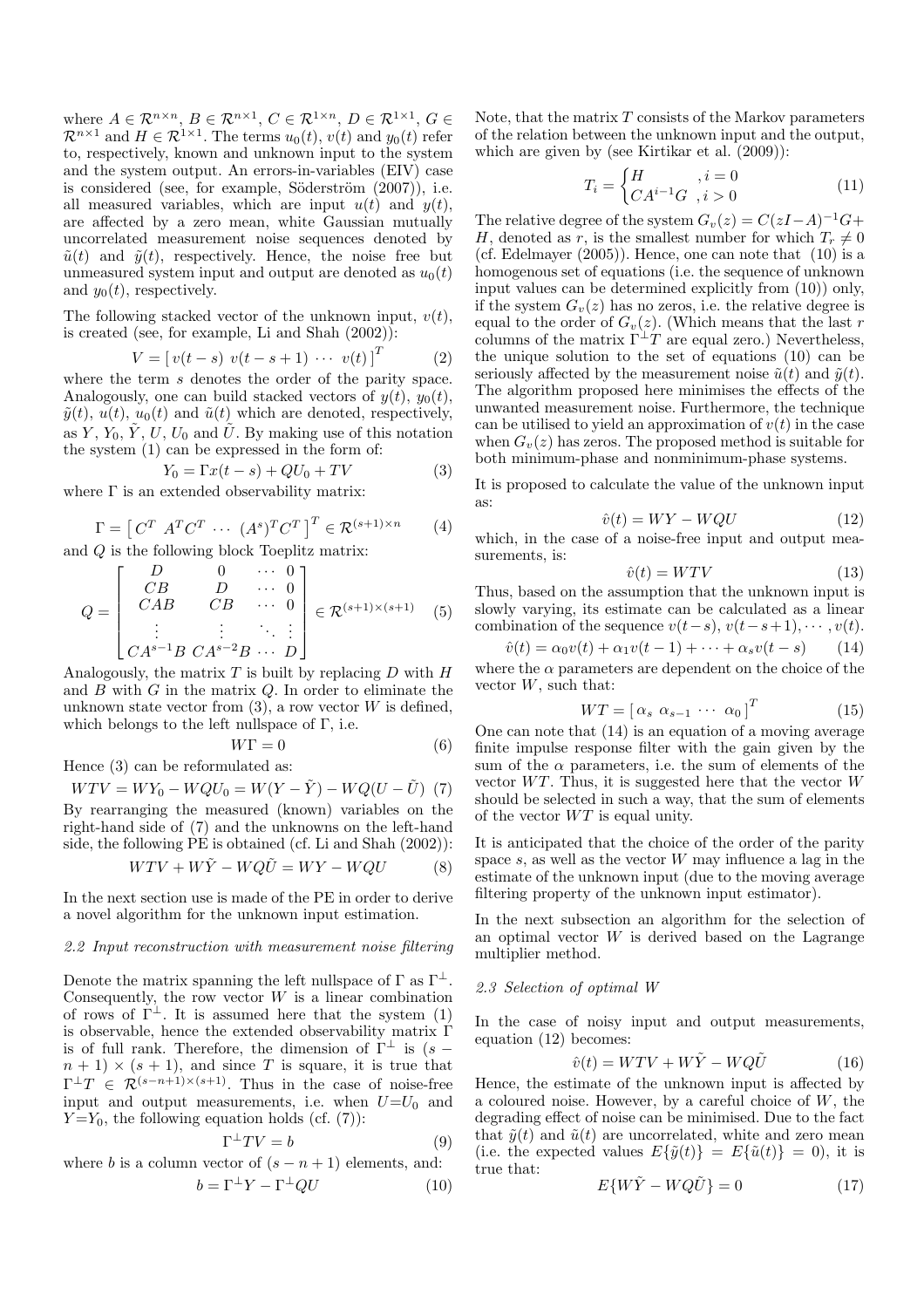Hence asymptotically, a presence of the measurement noise does not cause a bias in the unknown input estimate. Furthermore, an influence of the measurement noise on the unknown input estimate can be minimised by reducing the variance of the term  $W\tilde{Y} - WQ\tilde{U}$ , i.e.:

$$
E\{(W\tilde{Y} - WQ\tilde{U})(W\tilde{Y} - WQ\tilde{U})^T\} = W\Sigma_{\tilde{y}}W^T + WQ\Sigma_{\tilde{u}}Q^T W^T - W\Sigma_{\tilde{u}\tilde{y}}^T Q^T W^T - WQ\Sigma_{\tilde{u}\tilde{y}}W^T
$$
(18)

where  $\Sigma_{\tilde{u}} = E\{\tilde{U}\tilde{U}^T\}$ ,  $\Sigma_{\tilde{y}} = E\{\tilde{Y}\tilde{Y}^T\}$ ,  $\Sigma_{\tilde{u}\tilde{y}} = E\{\tilde{U}\tilde{Y}^T\}$ . Due to the fact that the input and output measurement sequences are considered to be white, zero mean and mutually uncorrelated:

$$
\Sigma_{\tilde{u}} = \sigma_{\tilde{u}}^2 I, \qquad \Sigma_{\tilde{y}} = \sigma_{\tilde{y}}^2 I, \qquad \Sigma_{\tilde{u}\tilde{y}} = 0 \tag{19}
$$

where the terms  $\sigma_{\tilde{u}}^2$  and  $\sigma_{\tilde{y}}^2$  refer to the variance of the measurement error of the system input and output, respectively, whilst  $I$  is an identity matrix of appropriate dimension.

Subsequently, the vector  $W$  should be selected to minimise the cost function  $f(W)$ :

$$
f(W) = W\Sigma_{\tilde{y}}W^T + WQ\Sigma_{\tilde{u}}Q^T W^T
$$
 (20)  
the following constraints:

subject to the following constraints:

- (1) Sum of elements of WT is equal to 1.
- (2)  $W\Gamma = 0$ .

The cost function (20) can be minimised by making use of the Lagrange multipliers method (see, for example, Bertsekas (1982)). Denote the rows of  $\Gamma^{\perp}$  by  $\gamma_1$ ,  $\gamma_2$ , ...,  $\gamma_{(s-n+1)}$ :

$$
\Gamma^{\perp} = \left[ \gamma_1^T \gamma_2^T \cdots \gamma_{(s-n+1)}^T \right]^T \tag{21}
$$

The vector W is a linear combination of rows of  $\Gamma^{\perp}$ , i.e.

$$
W = \sum_{i=1}^{s-n+1} p_i \gamma_i \tag{22}
$$

Hence the cost function (20) can be reformulated as a function of the parameter vector  $P = [p_1 \ p_2 \ \cdots \ p_{s-n+1}]^T$ :

$$
f(P) = \left(\sum_{i=1}^{k} p_i \gamma_i\right) \Sigma \left(\sum_{j=1}^{k} p_j \gamma_j^T\right) = \sum_{i=1}^{k} \sum_{j=1}^{k} p_i p_j \gamma_i \Sigma \gamma_j^T
$$
\n(23)

where  $k = s - n + 1$  and:

$$
\Sigma = \Sigma_{\tilde{y}} + Q \Sigma_{\tilde{u}} Q^T \tag{24}
$$

The cost function  $f(P)$  is required to be minimised subject to the constraint:

$$
g(P) = \text{sum}_{row}(WT) - 1 = 0 \tag{25}
$$

where the operator  $\text{sum}_{row}(A)$  denotes a column vector whose elements are sums of the appropriate rows of the matrix A.

The solution to the Lagrange minimisation problem is given by (see Bertsekas (1982)):

$$
\nabla f(P) = \lambda \nabla g(P) \tag{26}
$$

The partial derivative of  $f(P)$  with respect to the i<sup>th</sup> element of the vector  $P$  (denoted as  $p_i$ ) is:

$$
\frac{\partial f(P)}{\partial p_i} = \sum_{j=1}^k p_j \gamma_i \Sigma \gamma_j^T + \sum_{j=1}^k p_j \gamma_j \Sigma \gamma_i^T \qquad (27)
$$

After some manipulations the gradient of  $f(P)$  is reformulated as:

$$
(\nabla f(P))^T = \left(\Gamma^{\perp} \Sigma (\Gamma^{\perp})^T + (\Gamma^{\perp} \Sigma (\Gamma^{\perp})^T)^T\right) P \quad (28)
$$

The partial derivative of the constraint function  $q(P)$  with respect to  $p_i$  is calculated via:

$$
\frac{\partial g(P)}{\partial p_i} = \text{sum}_{row}(\gamma_i T) \tag{29}
$$

Thus, the gradient of  $q(P)$  can be reformulated as:

$$
(\nabla g(P))^T = \text{sum}_{row}(\Gamma^{\perp}T) \tag{30}
$$

By making use of the notation:

$$
S = \left(\Gamma^{\perp} \Sigma (\Gamma^{\perp})^T + (\Gamma^{\perp} \Sigma (\Gamma^{\perp})^T)\right) \tag{31}
$$

and

$$
\psi = \text{sum}_{row}(\Gamma^{\perp}T) \tag{32}
$$

the solution to the Lagrange optimisation problem (26) can be rewritten as:

$$
SP = \lambda \psi \tag{33}
$$

Hence, the optimal parameter vector  $P$  is given by:

$$
P = \lambda S^{-1} \psi \tag{34}
$$

The constraint function  $g(P) = 0$  can be rewritten as:

$$
P^T \psi - 1 = 0 \tag{35}
$$

Incorporating (34) into (35):

$$
\lambda \left( S^{-1} \psi \right)^T \psi - 1 = 0 \tag{36}
$$

 $(38)$ 

Hence, the Lagrange multiplier is given by:

$$
\lambda = \left( \left( S^{-1} \psi \right)^T \psi \right)^{-1} \tag{37}
$$

The algorithm for calculating the optimal vector  $W$  is summarised below:

- (1) Select the order of the parity space  $s \geq n$  and build matrices  $\Gamma$ ,  $Q$  and  $T$ .
- (2) Obtain  $\Gamma^{\perp}$  (the left nullspace of Γ).
- (3) Compute  $\Sigma$  using (24).
- (4) Calculate the column vector  $\psi$  and the matrix S making use of (32) and (31), respectively.
- (5) Obtain the Lagrange multiplier  $\lambda$  using (37).
- $(6)$  Calculate the parameter vector P by  $(34)$ .
- $(7)$  Compute the vector W as:

3. NUMERICAL EXAMPLE

 $W = P^T \Gamma$ 

Consider an exemplary system, described by (1), whose state space matrices are:

$$
A = \begin{bmatrix} 0 & 0.765 \\ 1 & -0.050 \end{bmatrix} B = \begin{bmatrix} 0.005 \\ 0.5 \end{bmatrix} \quad G = \begin{bmatrix} 1.383 \\ 0.975 \end{bmatrix}
$$
  
\n
$$
C = \begin{bmatrix} 0 & 2 \end{bmatrix} \quad D = \begin{bmatrix} 0 \end{bmatrix} \quad H = \begin{bmatrix} 1 \end{bmatrix}
$$

The efficacy of the PE-UIO filter, designed for the system (39), for different cases of s and different cases of the input and output measurement noise variances is evaluated. Two efficiency indices are considered in order to assess the efficacy of the algorithms examined, namely the minimal